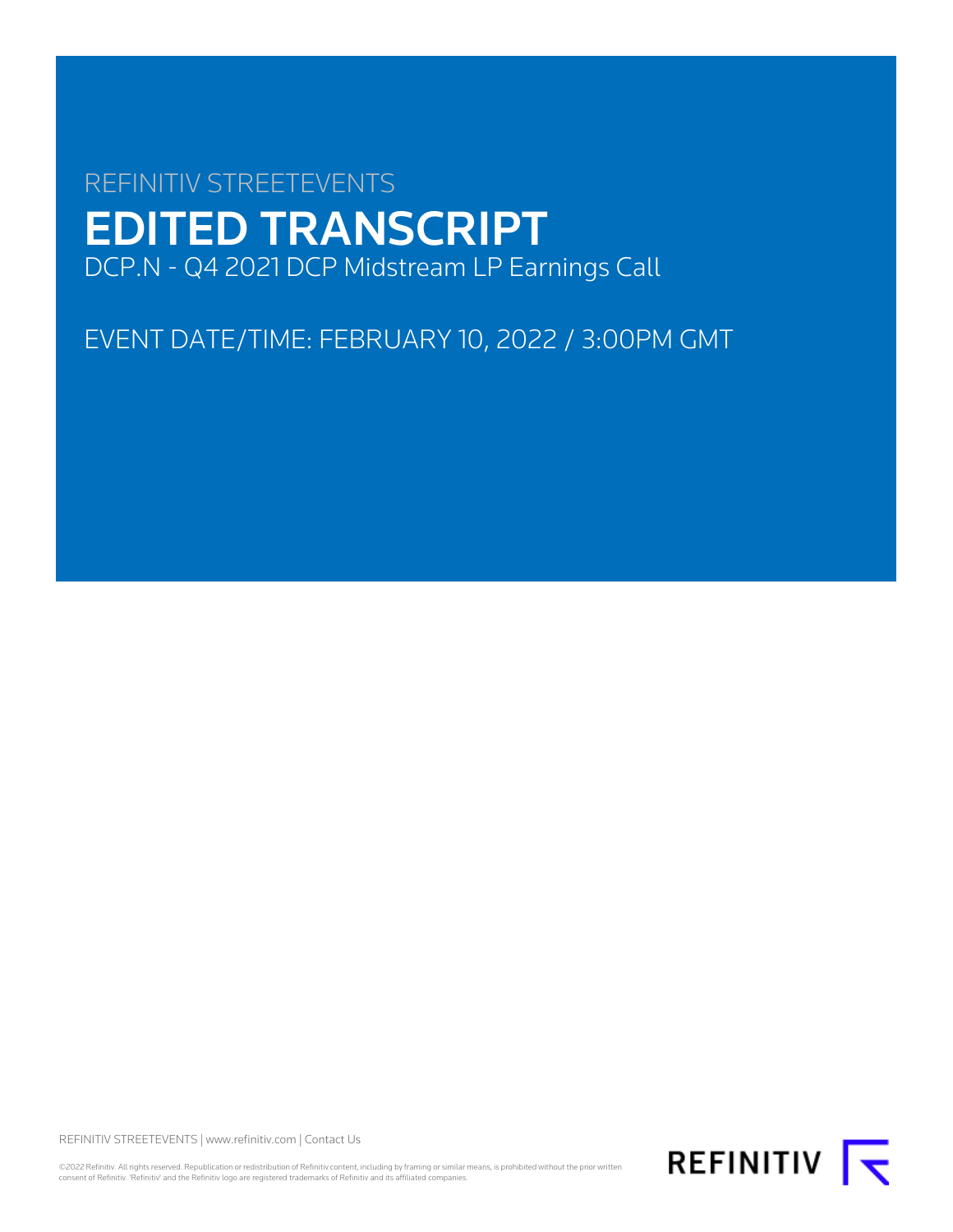## **CORPORATE PARTICIPANTS**

**[Michael Fullman](#page-1-0)** DCP Midstream, LP - Director Corporate Development & Strategy **[Sean P. O'Brien](#page-2-0)** DCP Midstream, LP - Group VP & CFO of DCP Midstream GP, LLC **[Wouter T. van Kempen](#page-2-1)** DCP Midstream, LP - Chairman, President & CEO of DCP Midstream GP, LLC

# **CONFERENCE CALL PARTICIPANTS**

#### **[Daniel Walker](#page-9-0)**

**[Elvira Scotto](#page-12-0)** RBC Capital Markets, Research Division - Director & Chief Analyst **[Gabriel Philip Moreen](#page-11-0)** Mizuho Securities USA LLC, Research Division - MD **[James Eugene Carreker](#page-10-0)** U.S. Capital Advisors LLC, Research Division - Executive Director **[Jeremy Bryan Tonet](#page-13-0)** JPMorgan Chase & Co, Research Division - Senior Analyst **[Michael Jacob Blum](#page-6-0)** Wells Fargo Securities, LLC, Research Division - MD and Senior Analyst **[Michael Raphael Cusimano](#page-10-1)** Pickering Energy Partners Insights - Research Analyst **[Spiro Michael Dounis](#page-5-0)** Crédit Suisse AG, Research Division - Director **[Tristan James Richardson](#page-8-0)** Truist Securities, Inc., Research Division - VP

## **PRESENTATION**

#### **Operator**

Good morning, ladies and gentlemen. Thank you for standing by, and welcome to the DCP Midstream Fourth Quarter 2021 Earnings Conference Call. At this time, all participants are in listen only mode. After the speaker's presentation, there will be a question and answer session. (Operator Instructions)

<span id="page-1-0"></span>I would now like to turn the conference over to our speaker host, Mike Fullman. Please go ahead, sir.

## **Michael Fullman** - DCP Midstream, LP - Director Corporate Development & Strategy

Thank you. Good morning, and welcome to the DCP Midstream fourth quarter 2021 earnings call. Today's call is being webcast, and I encourage those listening on the phone to view the supporting slides, which are available on our website at dcpmidstream.com.

Before we begin, I'd like to point out that our discussion today includes forward-looking statements. Actual results may differ due to certain risk factors that affect our business. Please review the second slide in the deck that describes our use of forward-looking statements, and for a complete listing of the risk factors, please refer to the partnership's latest SEC filings. We will also use various non-GAAP financial measures, which are reconciled to the most comparable GAAP financial measure in schedules in the appendix section of the slides.

Wouter van Kempen, CEO, and Sean O'Brien, CFO, will be our speakers today. And after their remarks, we'll take your questions.

With that, I'll turn the call over to Wouter.

2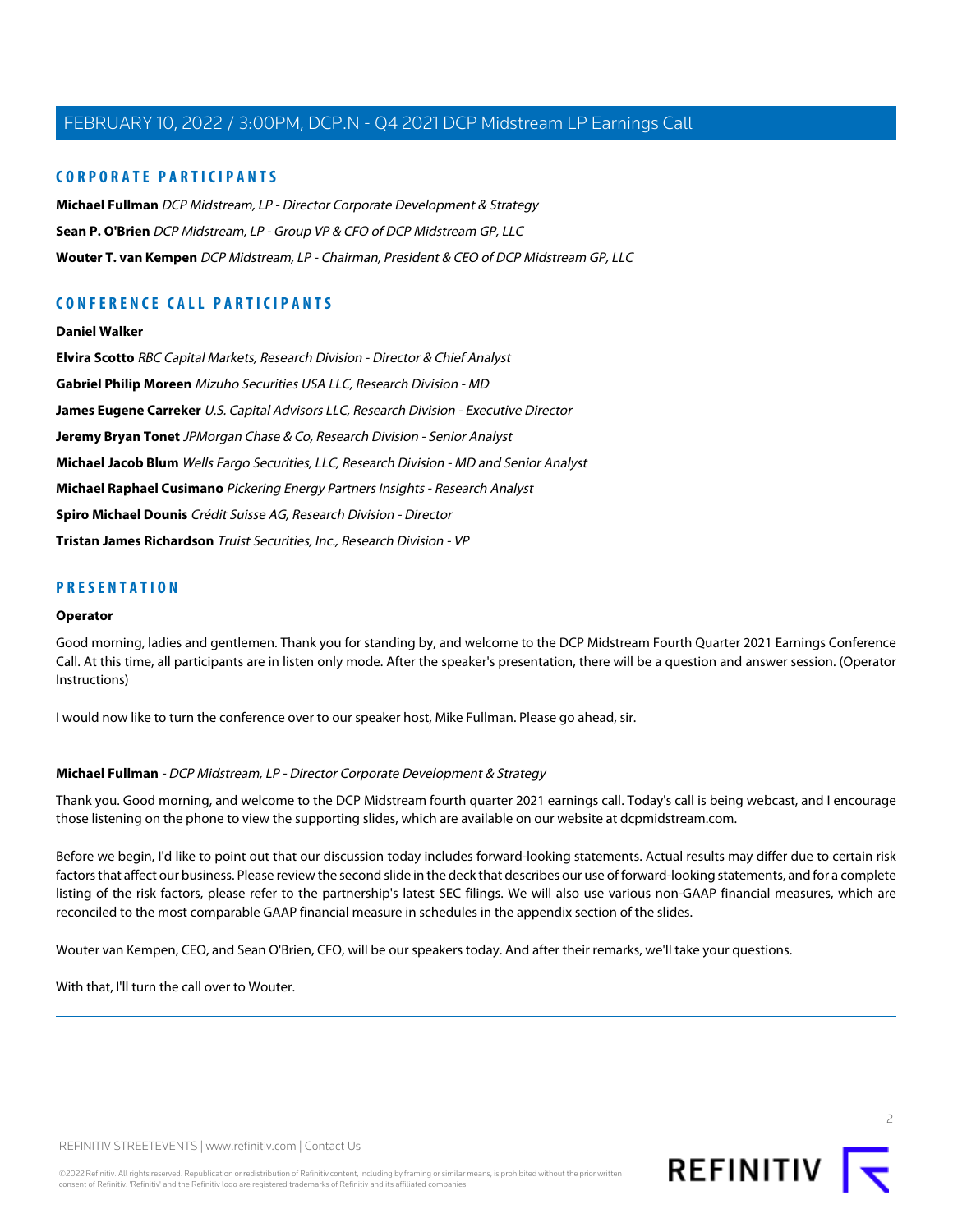## <span id="page-2-1"></span>**Wouter T. van Kempen** - DCP Midstream, LP - Chairman, President & CEO of DCP Midstream GP, LLC

Thank you, Mike, and good morning, everyone. We appreciate you joining us. Before we cover our Q4 results and our outlook for 2022, I'd like to spend some time reviewing our 2021 performance. And during the year, we said 2021 would be successful if we could accomplish 3 things; first, control what we can control by maintaining our cost savings and strict approach to capital discipline; second, reduce our absolute debt and further strengthen our balance sheet; and finally, accelerate our progress on sustainability and emissions reductions. While we found ourselves battling through a continued global pandemic and the impact of winter storm Uri and once again extremely proud of our team's performance.

For the year, the business exceeded all of our financial targets, generating record results for a partnership. We produced approximately \$1.3 billion of adjusted EBITDA and approximately \$870 million of DCF, \$59 million over the high end of our guidance. We also generated a record \$500 million of excess free cash flow, which has more than doubled year-over-year. And we accomplished all of this while maintaining approximately 100% of our 2020 cost savings. These results highlight the strength of our fully integrated business model, which includes a diversified GMP franchise that positions us to benefit from strong commodity environments and supplies volumes to our downstream logistics network.

During the year, we took critical actions to accelerate our progress towards successfully executing a long-term sustainability strategy. We were recognized with the GPA Environmental Excellence Award for the sixth time. We established a board-level sustainability committee. We added an executive leadership position to lead our sustainability and energy transition efforts. And we released our second annual sustainability report, which substantially increased our transparency at large. We had great activity, but more importantly, we delivered great results.

From 2018 to 2020, we saw a 16% reduction in our total greenhouse gas emissions and a 23% reduction in methane emissions. And we fully expect to see those trends continue when we report our 2021 emissions numbers later this year and as we make continued progress towards accomplishing our 30 by 30 targets. We were also able to make significant progress in strengthening our balance sheet. We entered the year with a goal of finishing 2021 at 4.0x leverage. And I'm extremely pleased to report that we exited the year with leverage at 3.8x. This trajectory has an accelerated pace to reach or 3.5x target and allows us to advance our strategy towards returning additional capital to our unitholders this year. We plan to execute the strategy by increasing our distribution in 2022 and pursuing additional capital allocation options, which I will discuss later on the call.

<span id="page-2-0"></span>But first, I'll turn it over to Sean to walk through our Q 4 and 2022 guidance.

## **Sean P. O'Brien** - DCP Midstream, LP - Group VP & CFO of DCP Midstream GP, LLC

Thanks, Wouter, and good morning. On Slide 4, I'll walk you through our fourth quarter performance and the drivers that impacted our results. For the quarter, we generated \$330 million of adjusted EBITDA, \$219 million of distributable cash flow, and \$122 million of excess free cash flow. Fourth quarter earnings came in lower than expectations primarily due to timing and marketing results. However, the earnings power of the business remains intact, and we're seeing improving trends so far this year. Going back to the fourth quarter, we realized higher costs and sustaining capital as we proactively managed the Q1 impact of winter storm Uri and shifted spend into the second half of the year.

Our L&M business was impacted by the timing of tax payments on Sand Hills and Southern Hills, and the very warm start to the winter dampened our marketing results as limited volatility impacted our trading business, and we saw fewer opportunities to optimize our gas and NGL storage assets. While NGL and crude prices were up approximately 10% from the third quarter, we did realize a lower natural gas price versus NYMEX due to widening basis differentials. During the quarter, our Permian and DJ Basin G&P regions continued to perform well, with Permian volumes up 5% versus the third quarter. And while our DJ volumes were impacted by the timing of new wells coming online, the asset performed extremely well, delivering higher margins quarter-over-quarter. I'm extremely pleased with our full year results as we exceeded all of our financial targets. And with the month of January behind us, we are seeing some positive trends. costs and sustaining capital returning to normalized levels and strong commodity pricing has provided an uplift to the base business, creating opportunities to optimize our portfolio like our gas storage asset.

Now let's move to Slide 5 and our guidance for 2022. For the year, we are set up to deliver increased earnings and continue to generate excess free cash flow. Our 2022 adjusted EBITDA range is \$1.35 billion to \$1.5 billion and our DCF range is \$900 million to \$1.01 billion. Driven by increased producer activity, we expect sustaining capital to increase to \$100 million to \$140 million and a growth capital range of \$100 million to \$150 million. For the year, we will see increased costs associated with absorbing the impacts of inflation, increased reliability spend to improve run time and

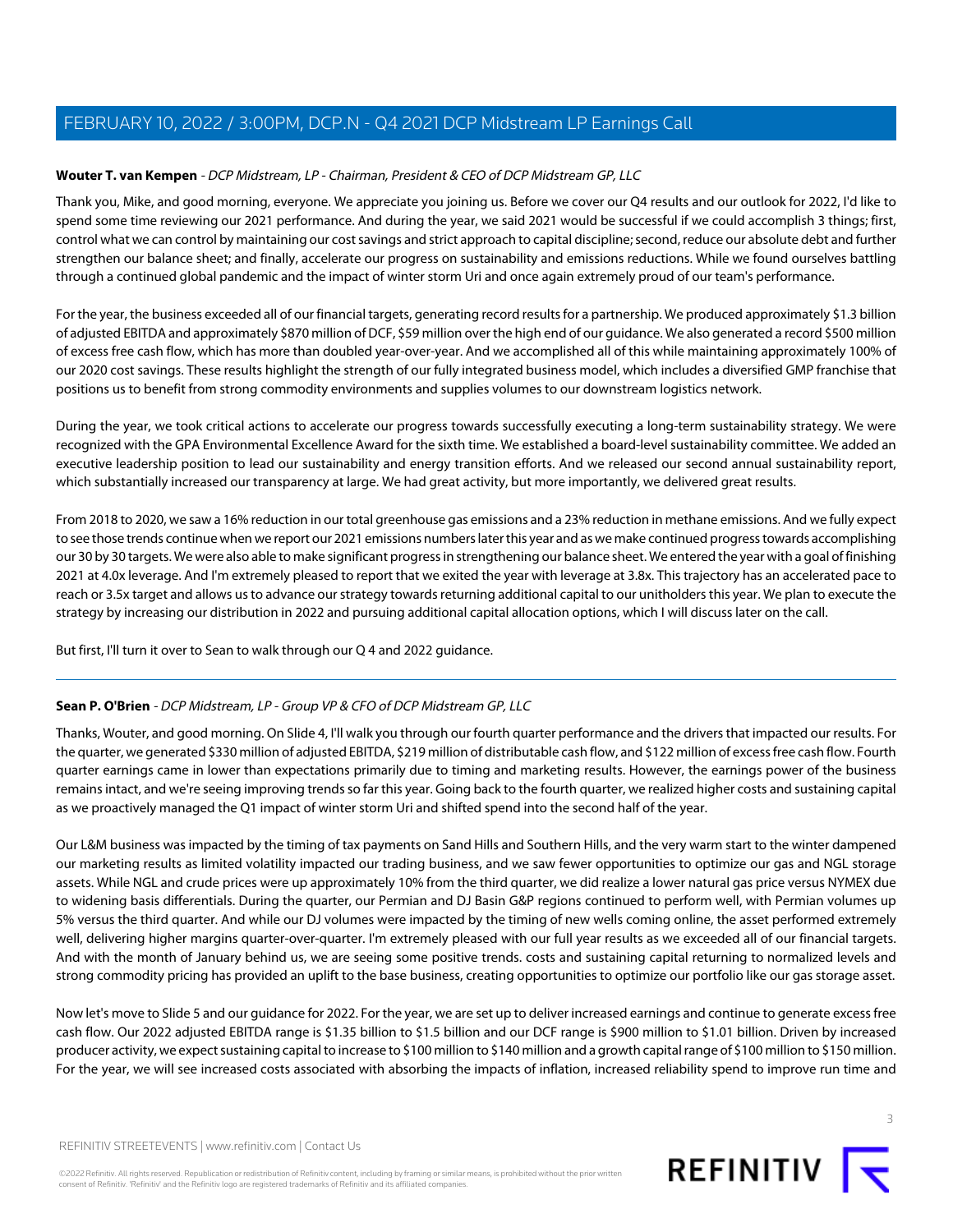profitability of our assets, and additional spend to ensure we stay in front of regulatory changes. These increased costs are all very manageable, and we are committed to maintaining approximately 50% of our post-COVID savings over 2 years after they were realized.

Even with this uptick, our costs are some of the lowest we've seen in the past decade, and these inputs lead to an excess free cash flow target of \$425 million to \$585 million. Our guidance outlined today assumes a \$1.56 per unit distribution. But as Wouter mentioned, we anticipate using a portion of our excess free cash flow to make a distribution increase later this year. At the bottom of the slide, you can see the commodity price assumptions that drive the midpoint of our guidance ranges and our sensitivities to help you adjust expectations based on your commodity outlook. If the current forward curve holds up, we will realize \$140 million of uplift to our outlook, and our adjusted EBITDA and DCF would exceed our guidance ranges, demonstrating how well positioned we are to benefit from improved pricing outlook.

Moving on to Slide 6. I'd like to provide some additional details on our 2022 assumptions. On the G&P side of the house, we expect overall volumes to increase 2% to 5% driven by growth in our DJ Basin and Permian assets. This growth is partially offset by expected declines in our South and MidCon businesses. Our favorable G&P outlook feeds the L&M business, and we're assuming 3% to 5% growth on our NGL pipelines. For the full year, we are forecasting DCP operating plans remain in ethane recovery, while third-party customers operate in rejection.

With expected increases to domestic and international ethane demand, we could see a benefit of around 20,000 barrels per day on Sand Hills if pricing supports a third-party switch into ethane recovery, which would be another significant tailwind for our outlook. Our L&M business will benefit from FERC escalators on NGL pipeline tariffs during the second half of the year, which provides a natural hedge to inflation and will help us mitigate any margin pressure we may face as we work to secure incremental NGL supply.

Lastly, we are entering the year with an 82% fee and hedged earnings mix, and we'll continue to take advantage of strong markets to add additional hedges for the second half of the year and for 2023.

Now I'll turn it back to Wouter to provide some additional details on our 2022 strategy and business outlook.

## **Wouter T. van Kempen** - DCP Midstream, LP - Chairman, President & CEO of DCP Midstream GP, LLC

Thanks, Sean. On Slide 7, I'll cover some key themes for 2022. Fundamentals are strong, and we continue to see demand strengthening with U.S. shale playing a critical role in supplying international markets. Producers remain committed to prioritizing capital discipline and shareholder returns, which supports the near-term commodity outlook. And there are signs from our customers that activity levels are ramping up, leading to moderate growth. This constructive environment is driving an uptick in opportunities from DCP. Generally, the projects we have line of site to are organic bolt-on projects that will provide strong cash-on-cash returns and short payback periods. Along with advancing these growth opportunities, we plan to make some critical and strategic investments in our business that will strengthen DCP's position for the long term.

And lastly, 2022 is an inflection point for DCP as we advance our capital allocation strategy. For the last 2 years, our strategy was to use every single dollar available to reduce our absolute debt and strengthen our financial position. By the end of 2022, we expect to have reduced our debt by approximately \$1 billion since 2020, all while growing our DCF and our EBITDA. These accomplishments provide us a clear path to reach 3.5x leverage on an accelerated timeline and the ability to meaningfully increase our distribution, which leads me to our capital allocation strategy. We set a target to reach 3.5x leverage to ensure DCP's ability to manage through any commodity environment. At today's prices, we are looking at a high commodity cycle with NGLs, crude, and natural gas trading at some of the best levels that we've seen in years.

Historically, this industry has been considered a long-cycle business. But in recent years, the duration of these cycles has significantly shortened, and we've experienced some very quick transitions that can prove challenging for any balance sheet. When we built our long-term plans and do our scenario planning, we do not assume commodities stay at the current levels forever. Instead, we take a disciplined approach to our planning to ensure we're sustainable in any environment. March 23, 2020, was a very difficult day as we have to take the necessary step to manage through the last down cycle and reduce our distribution. The 50% reduction to the distribution was very measured relative to what was happening in the market. However, it is a lever that we never want to pull again. So while you see us continue to delever to ensure we stay below 4.0 in a down commodity cycle, we believe that reaching 3.5x will provide financial flexibility to take a much more balanced approach. And given the significant progress made in Q4, reducing our leverage from 4.1 to 3.8, we are quickly approaching our leverage goal.

©2022 Refinitiv. All rights reserved. Republication or redistribution of Refinitiv content, including by framing or similar means, is prohibited without the prior written consent of Refinitiv. 'Refinitiv' and the Refinitiv logo are registered trademarks of Refinitiv and its affiliated companies.

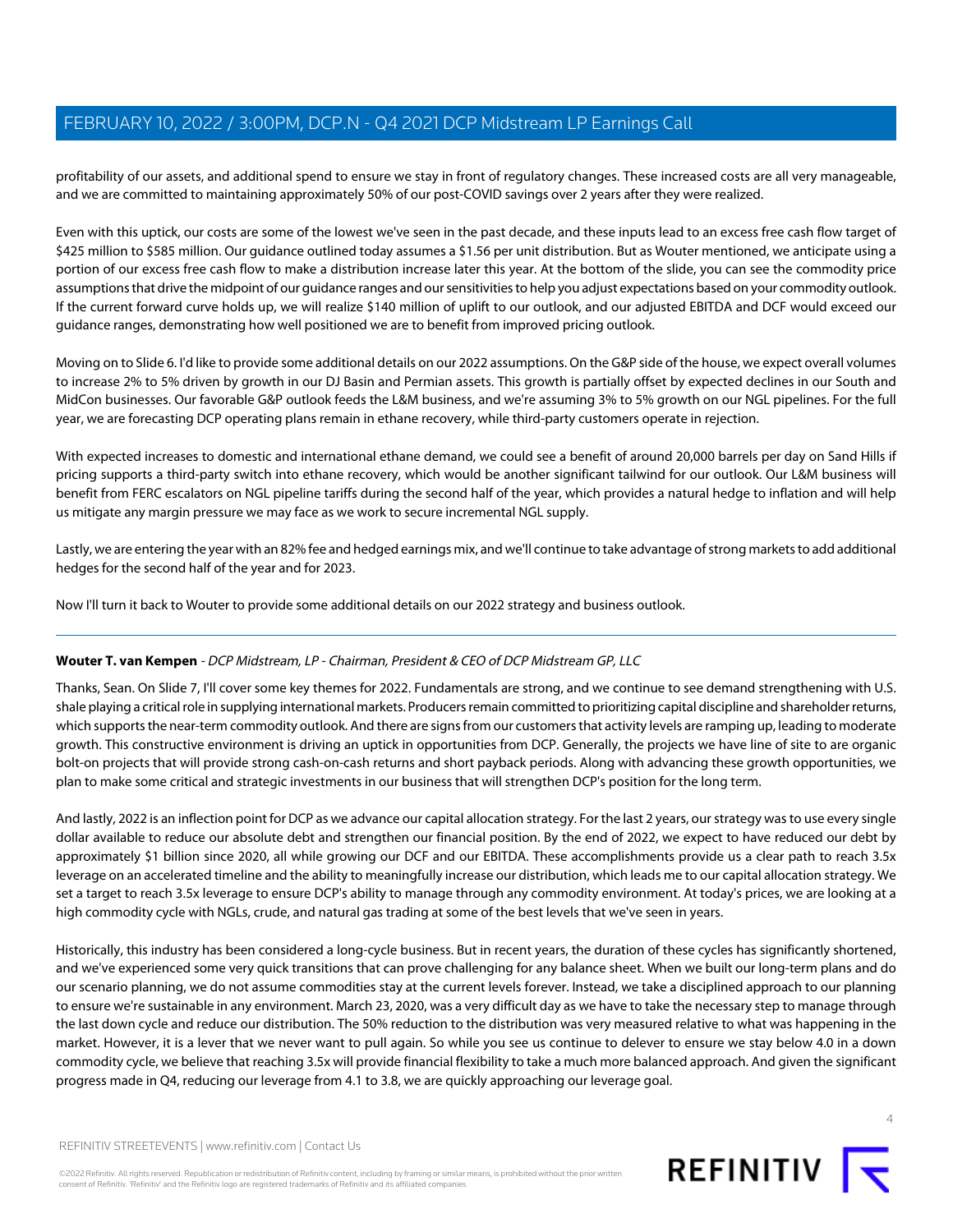Once reached, we have multiple options available to us to utilize the \$0.5 billion of excess free cash flow we will generate this year, and we will execute a sustainable plan to return additional capital to our unitholders. In order to deliver immediate value, we believe a meaningful distribution rate is an important first step, and we should be able to execute this race as soon as the middle of this year. Following this race, our strong excess free cash flow will afford us the optionality to consider additional capital allocation options such as distribution increases, opportunistic repurchases, or execute low multiple and capital-efficient investments that fit our footprint and strengthen DCP's competitive position.

On Slide 9, I'd like to highlight the strength of the DCP portfolio. Over the last decade, we were able to leverage our G&P footprint to transform the company from a pure-play G&P business to a fully integrated midstream provider. Our L&M earnings grew by almost 400% during this time as we built Sand Hills, Southern Hills, and we supported the development of Front Range, Texas Express, Gulf Coast Express, and the Cheyenne Connector, all underpinned by strong supply from our G&P assets. Looking to 2022 and beyond, we will continue to advance our value chain position and securing and maintaining NGL supply will be critical to meeting this goal. For DCP, key areas of opportunity for supply growth will come from our DJ and our Permian Basin positions.

Starting with the DJ Basin. We've seen incredible growth over the last decade. Gas volumes are up over 250% and NGL production is up well over 400%. This growth has allowed us to drive downstream investments and provide much-needed takeaway optionality for our customers. With the major infrastructure in place, we will have the ability to support DJ growth by making incremental investments to our gathering system over the next 2 years. Depending on producer permitting and local approval of development plans, we see the potential for a larger scale capacity expansion, and we're working with our key producers to ensure the alignment and timing of our plans.

Moving to the Permian Basin. We benefit from a large-scale footprint that provides exposure to both the Delaware and Midland basins. We've been executing a capital-efficient strategy, focused on building out our Delaware Basin gathering infrastructure while utilizing excess third-party processing capacity. In the near term, we will continue to execute the strategy to support our customers' drilling plans while maintaining flexible processing options.

Within our Midland Basin footprint, we see a lot of opportunity driven by private producers ramping up their activity levels. And with this increased activity, we're well positioned to participate in Midland Basin growth by executing on some smaller scale projects to enhance our gathering system and fill open capacity. As we develop these targeted G&P investments to aggregate supply, this strategy will drive value through our downstream assets, providing steady fee-based earnings.

Moving to Slide 10 to close it out. I'd like to reiterate how we will measure our success in 2022. As a starting point, it's imperative for us to maintain our focus on operational excellence, providing safe and reliable operations is critical to the success of DCP and our customers. Second, we will continue to strengthen our balance sheet to investment-grade metrics, while returning additional capital to unitholders. Third, we set measurable sustainability targets to improve our mission's performance and increase our workforce diversity. DCP has a record of not just meeting but exceeding goals. And as we issue our third sustainability report later this year, I expect to announce our continued progress towards these targets. Finally, improving fundamentals are creating some attractive growth opportunities. We will capitalize on these new prospects while maintaining our strategy of capital discipline. We're investing in our business, which includes our assets and our people to ultimately lead to improved profitability.

On our third quarter call, I noted not that this is the best setup, Sean and I've seen in the roughly 10 years we've been leading the company. And as we look at today's macro landscape, our improved balance sheet, and our record excess free cash flow, DCP is set up extremely well in 2022 and beyond. Our team has built a strong track record of executing our strategy and meeting our commitments, and we look forward to delivering exceptional results once again in 2022.

With that, we'll open it up to your questions. Thank you so much.

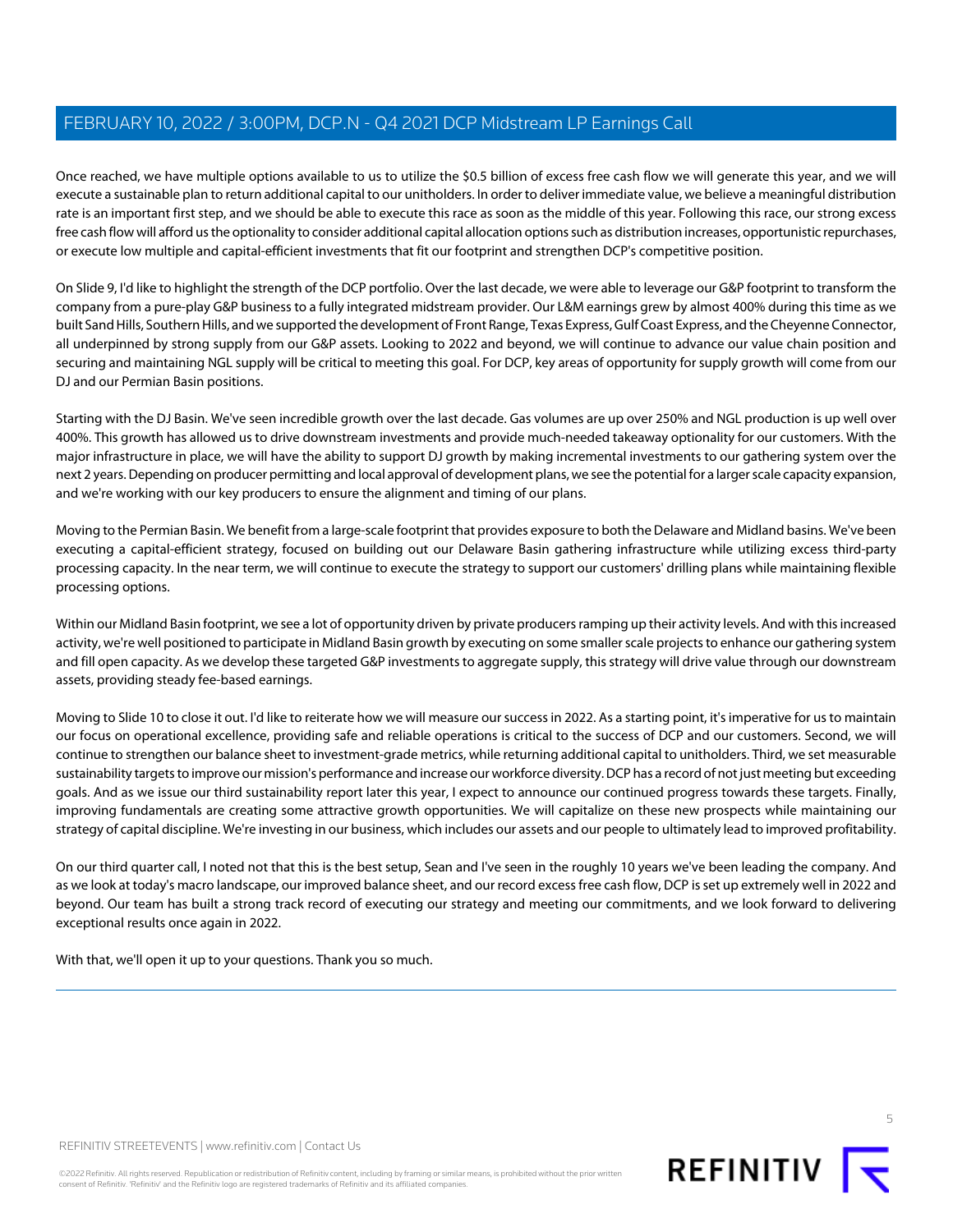## **QUESTIONS AND ANSWERS**

#### **Operator**

(Operator Instructions) Our first question coming from the line of Miro Dennis with Credit Suisse.

#### <span id="page-5-0"></span>**Spiro Michael Dounis** - Crédit Suisse AG, Research Division - Director

Two things I want to start on just based on your comments and the slides. So one, value[Word] mentioned the larger scale capacity increases to the system that could be coming. The other item was extending the value chain down towards the export dock. So on expanding the system, can you talk a little bit more about how much of that is actually incorporated in the guidance already, if at all? And then just how you're thinking about the timing of when those assets or expansions could start cash flowing? And then on extending the value chain down to the dock, I know that's something you guys have talked about in the past is kind of a longer-term strategy, but noticed that put into the slides in and around the 2022 outlook context. So just curious if that's becoming kind of a more imminent strategy we should expect you guys to execute on going forward?

## **Wouter T. van Kempen** - DCP Midstream, LP - Chairman, President & CEO of DCP Midstream GP, LLC

Let me take those. Starting with the larger scale capital and processing, that's really what we're talking about, potential additions. What we're looking at is the DJ Basin. So I love more insight around the DJ Basin. As I mentioned, we've seen massive tremendous growth over the last, call it, decade or so, both on the NGL side. On the processing side, we've built a number of different plants there. We are pretty full. And so if you look at the DJ Basin overall, we're the largest processor and we're also the ones that are the fullest from our system point of view. So what we're doing is working very closely with our producer customers who, I think, are looking through some of the regulatory changes that we've had here in the last couple of years, looking at a little bit more calmer waters knowing how to work the regulatory construct that we have in place. And within that, they are seeing some really, really nice growth going forward. But it is not going to be, though, it's kind of exponential type of growth. So what we see some pretty good steady growth our kind of next, call it, a year or 2, we think we will have to do a number of investments around our gathering system and making sure that we can move the gas that will come to us from our producers to our plants or potentially third-party plants and make sure that we kind of deal with that growth.

Then what we're looking at is in no way, shape or form is a certain yet. It really depends on what the producers are going to get from their big growth programs in '23, '24, '25, '26. There is a potential for us that we may have to build another plant. We already hold a permit, so that is great, so we can do that. So we are working together with the producers looking at their plants and say, okay, what is needed in '22, what is needed in '23, again, mostly around the infrastructure of the gathering footprint. And then if you go further out, there may be a potential to build another plant in the DJ Basin, which I think would be an excellent thing if we can -- if it comes to fruition. So to the question of what is built here in '22, 2022 is really more focused around the smaller infrastructure type of capital. Nothing is building for maybe in 2, 3, 4 years, where we have to build some processing capacity.

To your question around wellhead-to-water, wellhead-to-water has been a big part of our strategy. We believe that in the long run, the wellhead-to-water players will be the main players and the winners in this industry. We've obviously worked ourselves from a strategy, from a gathering and processing footprint only to now a company that has residue pipelines, NGL pipelines. We have spread a lot of fractionator interests. And so our L&M, our logistics and marketing business now is 60% of our overall earnings profile. And yes, we absolutely have a desire and believe there is an opportunity for us to go further downstream. How if and when that will take place that is to be seen. Hard for me to comment on at this very stage. But I think what we tried to kind of show you in the slide that you mentioned is how do we look at the future, what do we believe, strategically needs to happen and the wellhead-to-water strategy is one of those.

#### **Spiro Michael Dounis** - Crédit Suisse AG, Research Division - Director

Second question, calendar earnings call go by without talking about everybody's favorite topic this season, which is Permian gas takeaway. I know you guys in the past were able to utilize the Guadalupe pipeline pretty well, take advantage of some wider spreads. I think since then, you've contracted a lot of that capacity out. So I'm not sure what the tenor of those contracts looks like if they could be coming up for renewal, maybe

©2022 Refinitiv. All rights reserved. Republication or redistribution of Refinitiv content, including by framing or similar means, is prohibited without the prior written consent of Refinitiv. 'Refinitiv' and the Refinitiv logo are registered trademarks of Refinitiv and its affiliated companies.

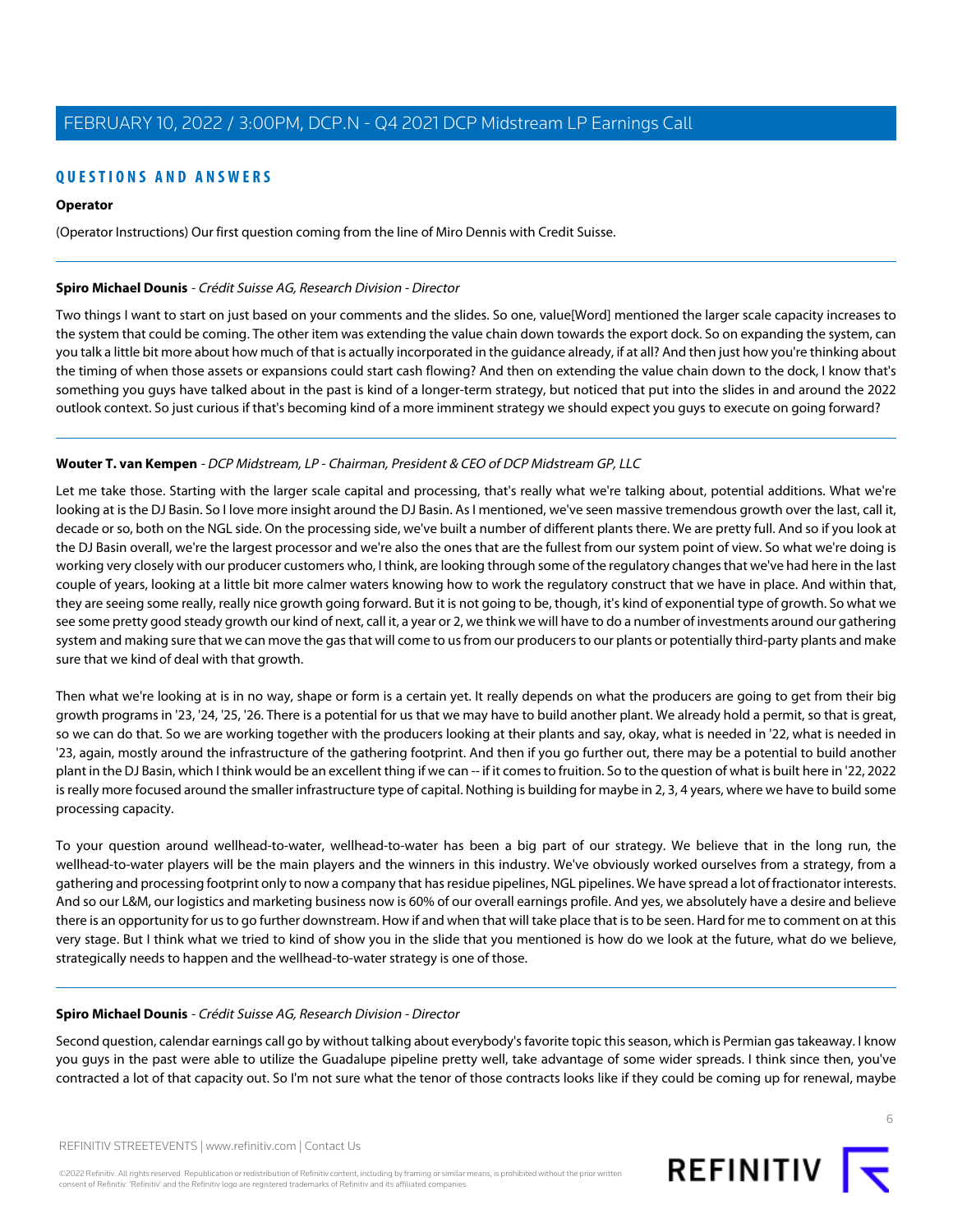around a good time, but it seems like there's a potential for spreads to maybe break out again in '23 and '24. Curious how you see the impact to you? And then just more broadly, how do you think this gas takeaway issue gets resolved?

## **Sean P. O'Brien** - DCP Midstream, LP - Group VP & CFO of DCP Midstream GP, LLC

I can start with the spread comment. Spiro. This is Sean and I'm about to talk about the long-term takeaway. So we have taken -- we took advantage of a few years ago and ran contracts out in 2 forms obviously, some financial contracts, and then we actually did some physical contracts on Guadalupe. They typically went out on average 5 years. We don't hedge the whole 100% of the capacity. So as you think about our portfolio, it declines in terms of the hedge percentage over the years. We were close to 80%, 90% last year. We're probably a little bit on the lower end of that, but similar this year. So there's still some -- that's our strategy as a whole. We still leave ourselves some room to take advantage, as you mentioned, of the spread widening. And then that diminishes in terms of the amount hedged over time. So if you're thinking about '23, '24, you're going to get closer and closer to about 50% hedged based on some of those contracts rolling off. We still -- just like we do in our normal business, we'll look at opportunities to hedge that when the spreads are wide. But we definitely have -- I think it's a nice balance approach. We have enough fee-based type revenue stream and we leave ourselves anywhere between probably 30% to 20% of upside on Guadalupe.

## **Wouter T. van Kempen** - DCP Midstream, LP - Chairman, President & CEO of DCP Midstream GP, LLC

And then maybe to add to that, Spiro, if you just go back to the first residue pipe, new residue pipe that came out of the Permian was Gulf Coast Express. And between us and Kinder, we were the codevelopers on that pipe. So I think we have a history of looking at the basin so is there an opportunity to develop a pipe or to go develop a pipe. It's very important to our business. We have a large G&P business. So being able to have our own takeaway on the residue side and the NGL side is something that is -- that we're always keenly interested in.

For Permian residue takeaway pipe to happen, you need long-term commitments. And what that will mean is that some producers will have to step up with some type of long-term commitment. The most significant growth that we're currently seeing in the Permian is from the privates. The privates historically do not have a tendency to sign up 5 or 10-year commitments that may change. And the question is, are the large publics -- are they going to be willing to sign up. So I think that is one thing that is to be seen and to be worked but that is very important. And then lastly, I think what I would like to add to Sean like, yes, we have Guadalupe, we have GCX, that's existing steel. Existing steel is always better from a rate point of view than new steel. So I think over time when we have some contract roll-off, they beat it at either GCX and Guadalupe, we will have an opportunity to recontract that probably at significantly higher rates than what we currently have in place. So that's a pretty good outlook for us overall.

## <span id="page-6-0"></span>**Operator**

Our next question coming from the line of Michael Blum with Wells Fargo.

## **Michael Jacob Blum** - Wells Fargo Securities, LLC, Research Division - MD and Senior Analyst

I apologize for maybe kind of a naive question to start here. But you show on the slide here the upside to your guidance based on the current forward curve. And my question is simply like why -- what's preventing you from locking in hedging more of that and locking that in the current pricing environment into your numbers for 2022?

## **Sean P. O'Brien** - DCP Midstream, LP - Group VP & CFO of DCP Midstream GP, LLC

Yes, Michael, I can start and give you a couple of things. Just the process itself, there's always going to be a difference between when we come out with our guidance and when we improve our budgets. And I know that wasn't your question, but just to give you a little bit, that stuff happens good 6 weeks ago, we're locking in, getting 22 approved. And obviously, guidance is going to be in line with what our formal budget is. To your second question, on the \$140 million of upside, we are out hedging some of that. We're -- I think I showed we're 82% fear hedged. So we continue

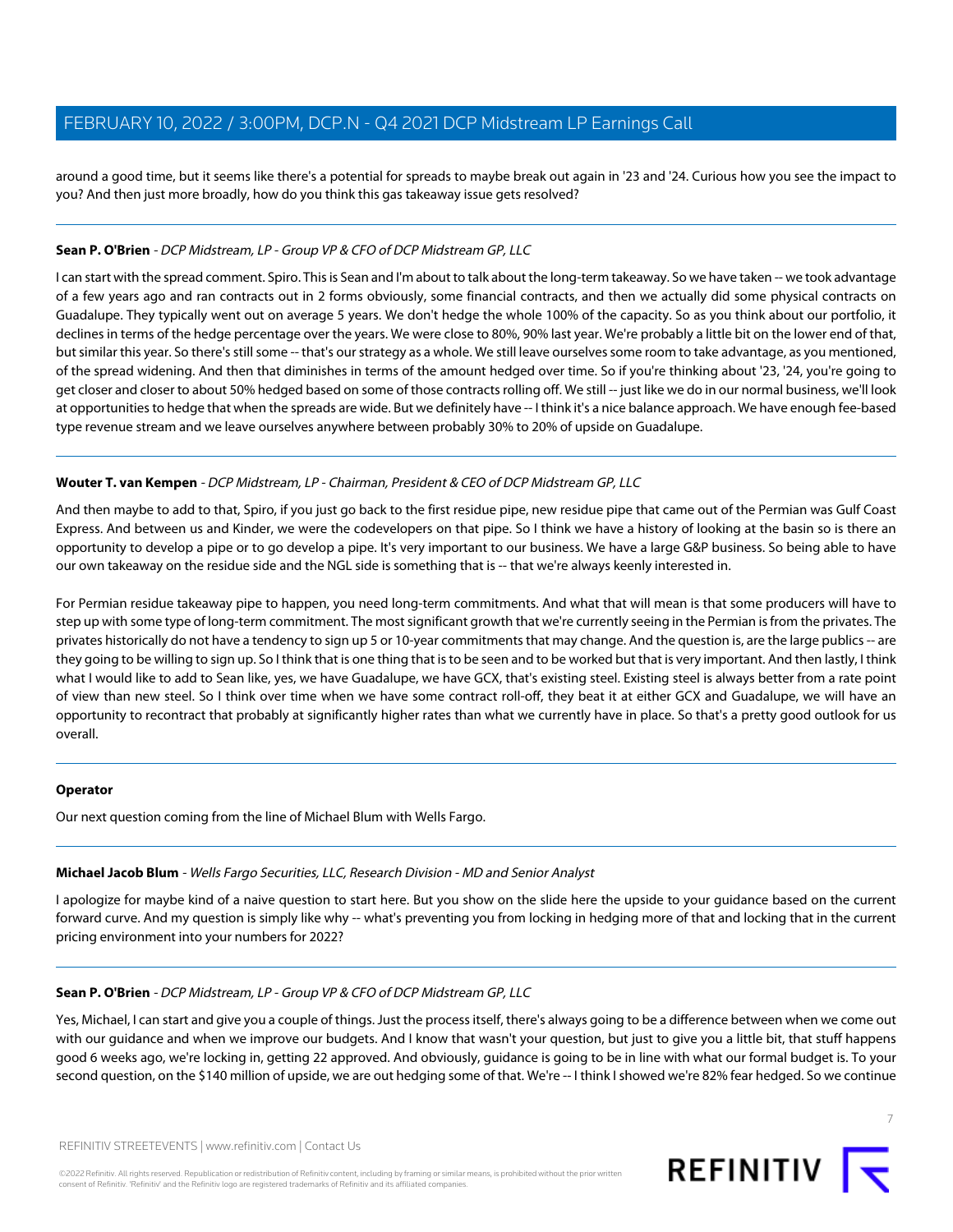to take those opportunities to go out and add some hedges. I'll remind you that the hedges -- in terms of another tailwind, the hedges that we have on the books for 2022 are at better commodity prices than the hedges we had for '21, that should make sense to everyone. So the answer is yes. We are taking advantage. We are going out and locking in some of that forward curve for sure out the curve and adding to our hedge percentage. On the flip side, maybe the last thing I would say is that spot prices are higher than the forward curve. So as we sit here 6 weeks into the year, we're even benefiting even more than that forward because spot prices are -- you typically have backward dated curves. Spot prices are stronger. So that's one reason, obviously, you're still trying to take advantage in the shorter term of an even stronger market than what the forward would show you. But we will take advantage of those curves, you will see us go out and layer on some additional hedges.

## **Wouter T. van Kempen** - DCP Midstream, LP - Chairman, President & CEO of DCP Midstream GP, LLC

Yes. And I think maybe the last one, even to add to that. You never want to be in a position where you hedge 100% of your position. That would be great if we're in a perfectly completely steady business, but you take events like Uri, you take a winter storm like we had a week or 2 ago or last week in Texas, there's all kind of upsets that can happen, and you don't want to be at a 100% hedged situation here.

## **Michael Jacob Blum** - Wells Fargo Securities, LLC, Research Division - MD and Senior Analyst

Second question I just wanted to ask was on CapEx, really on both, but particularly on sustaining CapEx, it's -- I went back and look, I mean, the last time you were at \$100 million or this level or higher was literally like 2018, it's been much lower in the last few years. So I just wanted to understand what's going on there. And then just what is in the growth capital numbers there?

## **Sean P. O'Brien** - DCP Midstream, LP - Group VP & CFO of DCP Midstream GP, LLC

Yes. So on the sustaining side, Michael, it is an uptick and your math is right. Still pretty low levels if you go back 10 years. But what you're seeing on that, there's 2 things in general. One, obviously, the Permian and the DJ, we better covered some of the short-term trends that we really like what we're seeing there. So that does require us to go out, connected gas. I think that's a strong thing in terms of product replacement. So we're seeing some increases in product replacement. You are seeing, as you think about 2022, the applicable increases in the margin and the volumes tied to that. We talked about those 2 areas being up 5% to 7% on the margin side. So that's PR. I think that's a good trend. Obviously, that's -- and it is higher than maybe the last couple of years, but it's still, in my mind, very disciplined in terms of the increases we're seeing there.

The other thing that hits sustaining, and I talked about it a little bit in our remarks is the investments in reliability, the investments in some of the regulatory changes that are coming down the path. So we are -- it's a higher reliability year for us. We put a bunch of new assets in about 3 years ago in the DJ, some very large assets. Those require maintenance sort of on a 3-year cycle. So we're going to be investing in some of that. And then with a lot going on in the regulatory front, mega rule emissions things of that nature, we're investing and spending some money on those assets as well or those types of investments.

The other thing I would point out is those actually do increase topline returns, right. The more reliable, we rerun the more gas we keep in the pipeline, the more money we've made. So I don't want you to think that those sustainability investments are not driving revenue increases either. But those are the primary drivers of the sustaining. As you think about growth, Wouter kind of covered it earlier, again, right back to those 2 areas. Outside of just sustaining the volumes, we are seeing some opportunities with -- in particular, producers in the Delaware Basin that are investing more in 2022 than they did in prior years. So we're adding some volume growth and going out and spending some money, that's going to be compression. That's going to be gathering that's going to be connecting to wells. And the same thing in the DJ, exactly the same type of investments, not the big plants that Wouter talked about down the road, but we do see an uptick in growth. Again, I see that as a very positive thing. Our 2 best return regions are the DJ and the Permian. And that's where we're -- if you think about sustaining and growth, that's we're investing money in 2022.

## **Operator**

Next question coming from the line of Tristan Richardson with Truist Securities.

REFINITIV STREETEVENTS | [www.refinitiv.com](https://www.refinitiv.com/) | [Contact Us](https://www.refinitiv.com/en/contact-us)

©2022 Refinitiv. All rights reserved. Republication or redistribution of Refinitiv content, including by framing or similar means, is prohibited without the prior written consent of Refinitiv. 'Refinitiv' and the Refinitiv logo are registered trademarks of Refinitiv and its affiliated companies.



8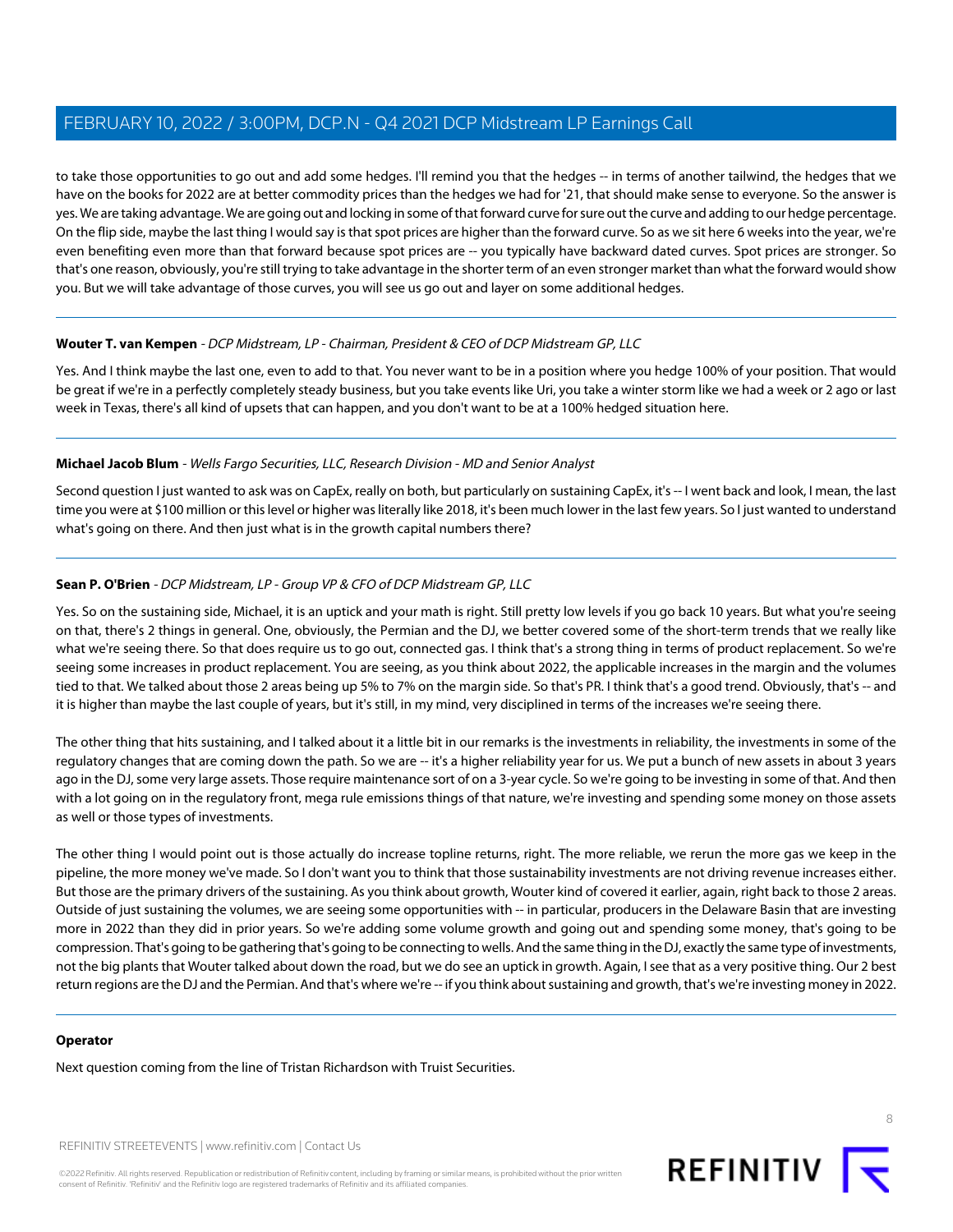#### <span id="page-8-0"></span>**Tristan James Richardson** - Truist Securities, Inc., Research Division - VP

I appreciate those comments on the DJ around investing in your assets and the processing landscape there. And Sean, I think you may have even touched on in the previous question. But just on the Permian, Wouter you made DCP's position very clear over the past several years. But just on access third-party processing, you're seeing some of your peers maybe add a plant here and there to the medium-term schedule. Do you see a lot of latent third-party capacity still available or at some point, do we see a tightening begin and does DCP start to look at internal project developments there?

#### **Wouter T. van Kempen** - DCP Midstream, LP - Chairman, President & CEO of DCP Midstream GP, LLC

Midstream is a regional business, correct. It's a real estate business. So it all depends on location. So there obviously are some areas with some profiles where people say, hey, I'm short and I need to build something. And then there are other areas where you do have some overcapacity. So we see here in kind of the shorter term and whatever short means 18 months or so, we definitely still see some opportunities for us to utilize a third party. And then the question is, is there an opportunity to do something different in the longer run, and we'll continue to look at that very, very closely. But I don't see a situation right here right now where we're sitting and saying, hey, everything is chockablock full from a G&P point of view in the Permian and therefore, you got to pivot and go do something else. But we do -- I think you're -- in general, we started our supply loan capacity short strategy kind of in 2019. So that is a good 3 years ago. And at some moment, there is going to be a change to that where you say, hey, I need to build my own some additional infrastructure that I own myself. I think in general, that would be a good thing. If that's the case, and as I said earlier, probably we see some of that on the horizon in the DJ Basin. Depending on where things go in the Permian, we may have to go the same route as well.

#### **Tristan James Richardson** - Truist Securities, Inc., Research Division - VP

Appreciate it. And then just on potential tailwinds this year makes sense what you guys have laid out just from a commodity standpoint. But then just on the third-party ethane opportunity, maybe just give us a scale of what that could look like this year if you do see an incremental pull?

## **Sean P. O'Brien** - DCP Midstream, LP - Group VP & CFO of DCP Midstream GP, LLC

We've been in and I think you're alluding to it -- we've been in our plants, our assets have been of recovery for quite a while now for a couple of years. It's off and on with the third parties. Obviously, third parties have different downstream contracts. They have different downstream economics. We're very fortunate we have the ICC. We're looking at those decisions on a real-time basis, and you see us optimizing that. But bottom line, we did not see a lot of third-party recovery last year, maybe a slight uptick in Q4. And as I indicated, we kept that trend in our guidance for 2022. If - and -- now we've seen the frac spread kind of increase and obviously, the decision that these guys run the models, they run are more than just the frac spread, but at least that's going our way. If we do see third-party plants go into recovery mode, we think somewhere in that 20,000 barrel per day uplift. And then obviously, that would be for the full year. And that's substantial. That could be \$20 million, \$30 million of additional margin if we see that. So that's a great tailwind. And so far, the fundamentals are pointing to that. But we'll -- and the last thing I would say is we do work with individual producers to try and incentivize them. As I mentioned, we didn't see a ton of that last year, but maybe some more opportunities this year. So it could be a good tailwind for the company.

#### **Operator**

Our next question coming from the line of Jeremy Tonet with JPMorgan.

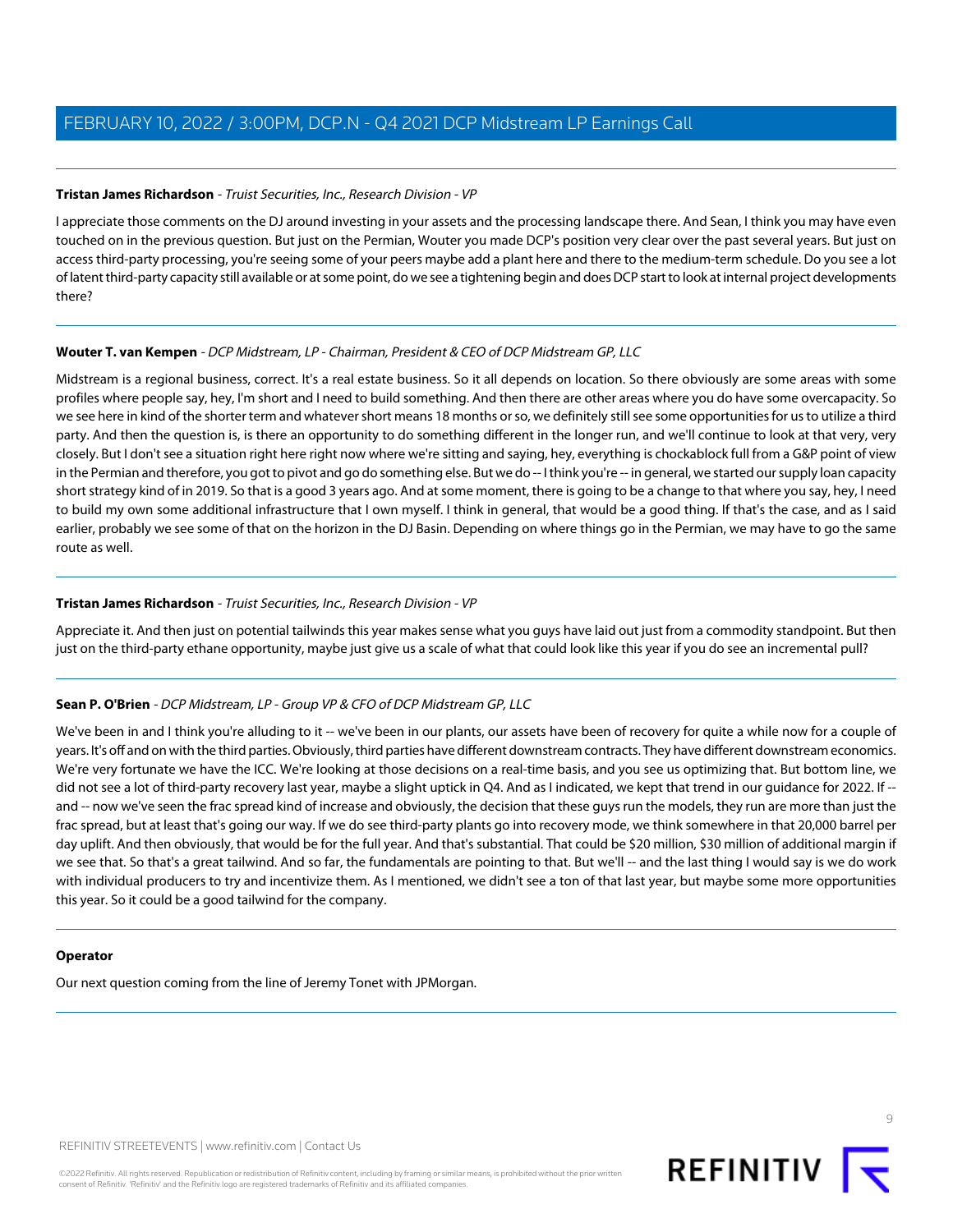## <span id="page-9-0"></span>**Daniel Walker**

This is Dan Walker on for Jeremy. I just have a couple of questions. The first is on the tax payments on Sand Hills and Southern Hills that you pointed out in the release and in your prepared remarks. Could you quantify those for us? And I guess, by timing, when were those payments expected? And does this mean that these tax payments were pulled forward? And if so, would that have, I guess, positive implications for 1Q or this year?

## **Sean P. O'Brien** - DCP Midstream, LP - Group VP & CFO of DCP Midstream GP, LLC

The way I would think about it as a whole, we talked about sort of the Q4 in areas where we had some timing and maybe a miss. The cash distributions from our pipelines, essentially we had 0. If you really look at it, they were 0 in Q4. Typically, they're running \$20 million to \$30 million a quarter. The 2/3 or more of that was the tax payment. So you're talking about maybe \$24 million, \$25 million. I wouldn't say that we're pulled forward. Typically, we pay them either in late December or in early January. So just -- and obviously, if you think about 2020 being a COVID year, things were a little bit slower. That payment didn't happen in Q4 of '20, going into '21. It happened in '21. So we actually made that payment in Q1. And then obviously, things back a little more efficient. We made those payments in Q4 late. So to your point, that is a tailwind. That's why we call it timing. I mean you're going to pay your taxes no matter what. But that is something that, obviously, we paid late last year. So we won't have that -- the majority of that payment occurring in Q1 of this year. And again, setting us up pretty good for the quarter.

## **Daniel Walker**

And then the second question we had was just on the costs versus top line. I mean you talked about the escalators in the second half kicking in and cost reductions that were largely you kind of held the line in '21. But what kind of OpEx pressures are you seeing, if any? And what are you budgeting? What's kind of baked in, I guess, for the '22 guide?

## **Sean P. O'Brien** - DCP Midstream, LP - Group VP & CFO of DCP Midstream GP, LLC

In terms of pressures, everyone's dealing with inflation. You've got the great resignation. So the company is doing some really smart things around investing in our people. I think those are prudent. I think the company has done an amazing job. I'll reiterate some of the things that I mentioned. I mean we cut \$150 million out in 2020, obviously, during COVID, we held on to all of that. We stayed flat in '21. Very few companies did that. And then again, we're going to hold on to half of that 2 years later. But the pressures to your question, definitely some inflation, definitely some investments in our people. You heard me, I mentioned we're taking this opportunity to -- I think it's -- we're in a very productive fundamental environment. I think we're going to invest in our ESG front, you'll see us get ahead of a few things there. I think those are all prudent investments. And we're still holding on to half of those \$150 million savings that we delivered 2 years ago. So I think they're all manageable. I think there are things that we clearly have our eye on. And then I think you highlighted something important that we do, as a company, have offsets to inflation. Commodity is a great one. It tends to correlate with inflation, and then we talked about the \$140 million of forward curve uplift. And then in the second half of the year, we do have those escalators that kick in on some of our G&P contracts, but the bigger ones are tied to our pipelines, and those are meaningful as well. So the good news is we have good offsets to inflation, but those are some of the pressures we're seeing. I think we're doing a better job than many in terms of trying to mitigate some of those.

## **Wouter T. van Kempen** - DCP Midstream, LP - Chairman, President & CEO of DCP Midstream GP, LLC

Just one quick kind of macro like we all saw the numbers this morning. So 7.5% inflation, the highest we've seen in 4 decades. I can guarantee you that we will beat those numbers. You're not going to see our numbers go up by 7.5%. And we're going to continue, as Sean mentioned, to invest in our business. So not only are we going to be to 7.5% by quite a bit, we're also kind of on top of that invest in our business. So I think we have a great track record of running a tight ship, making sure that we deal with cost really, really well. Sean mentioned 2 years after the big COVID savings, we held on to 100% of those savings. If you start giving a little bit back in an environment like we are today, I think that is a pretty good place to be, and you're still going to be well below of those cost levels that you were 2 years ago or even well below cost levels that we were 4 or 5 years ago, while we're running a lot more assets, billions of dollars more assets, we're running them more profitable, more reliable, safer and with lower emissions. So net-net, I think around the cost story, it continues to be a really, really great story.

©2022 Refinitiv. All rights reserved. Republication or redistribution of Refinitiv content, including by framing or similar means, is prohibited without the prior written consent of Refinitiv. 'Refinitiv' and the Refinitiv logo are registered trademarks of Refinitiv and its affiliated companies.

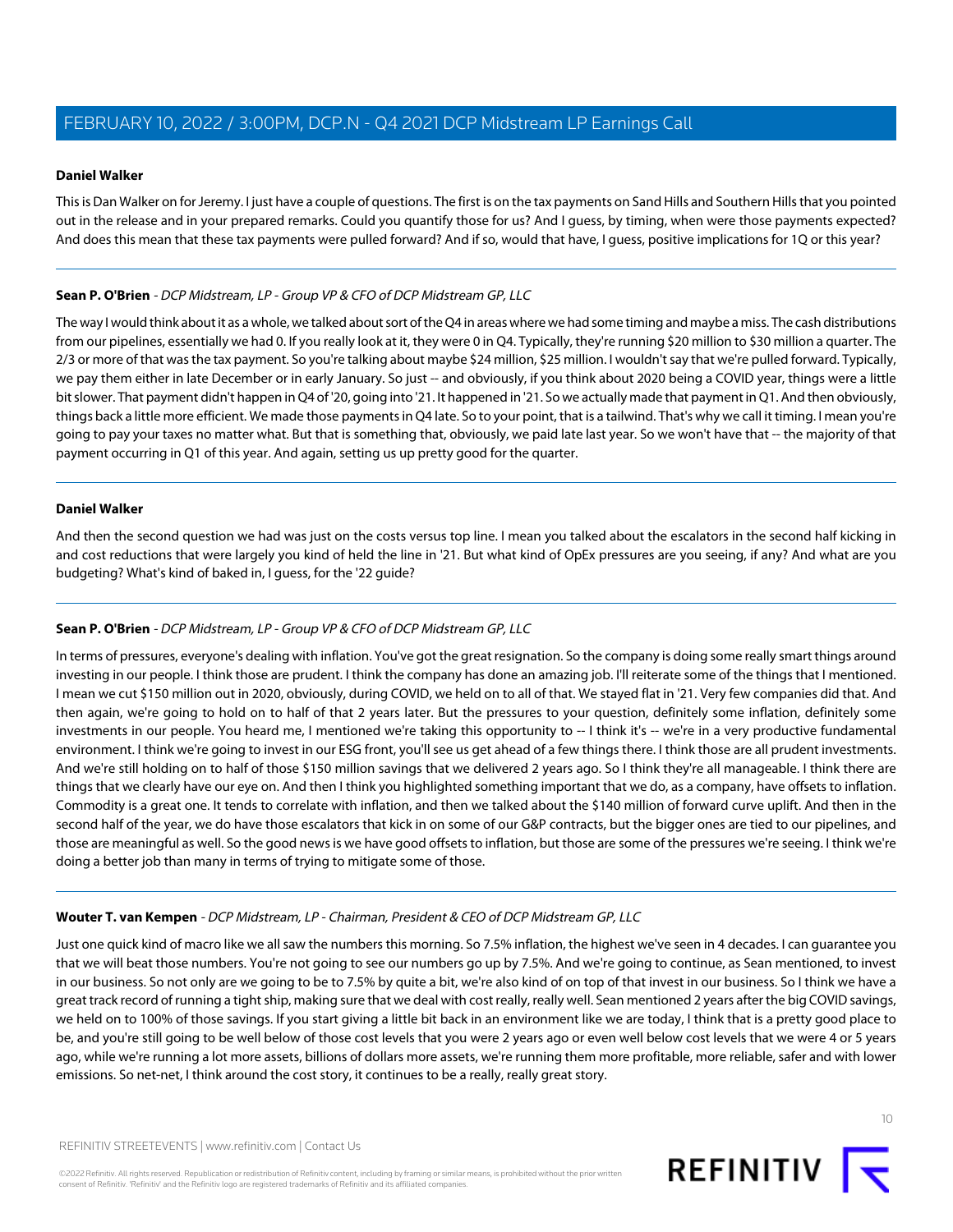#### **Operator**

<span id="page-10-1"></span>Our next question coming from the line of Michael Cusimano from Pickering Energy Partners.

#### **Michael Raphael Cusimano** - Pickering Energy Partners Insights - Research Analyst

Looking at the Midcon, you point to a moderate decline there. Just curious if that's consistent with your view on the basin as a whole or just your system? I know it's competitive G&P region. So can you just talk about what you're seeing there?

## **Sean P. O'Brien** - DCP Midstream, LP - Group VP & CFO of DCP Midstream GP, LLC

Yes. So a couple of things, Michael, in the Midcontinent. It's actually a slightly favorable story. So we are seeing -- as we gave the guidance for '22, we're saying modest declines. I-- when I look back at '21 and even '20, our portfolio has been outperforming the basin declines. So we've seen -we've actually, I guess, backed into some increases in market share. So we've been able to do some interesting things. You may recall, we've consolidated a bunch of plants there. We're taking a lot of the gas to our most efficient plants. That's increasing our earnings, one of our most new and most technologically driven plants. So I think it could be -- in '21, it was a slight positive surprise to the company. And I think slight declines. I don't think you're going to find anyone that's seeing big growth out of the Midcontinent. But we have been slightly beating in my opinion, when I see we've been beating the trends of the basin. So kudos to the team for that. But I'll remind you, it's a good area, but our best profitable most highest return areas are the 2 that we are seeing some growth back to the Permian and the DJ. But overall, a decent story in the Midcontinent when considering the environment.

#### <span id="page-10-0"></span>**Operator**

Next question coming from the line of James Carreker with U.S. Capital Advisors.

## **James Eugene Carreker** - U.S. Capital Advisors LLC, Research Division - Executive Director

I appreciate your comments about returning additional capital to equity. But just kind of curious if you have any thoughts around that plus or minus \$500 million of excess free cash flow, a 10% raise an additional \$30 million. I guess how do you think about allocating the rest of that for this year and then assuming you'll have free cash flow in '23 and beyond?

## **Wouter T. van Kempen** - DCP Midstream, LP - Chairman, President & CEO of DCP Midstream GP, LLC

No, good details on (inaudible). And I think the way we look at this, we have an all of the above kind of broad menu of opportunities that are available to us. I want to take people back, we -- our goal was to be at 4.0% at the end of 2021 and were at 4.1% at the end of the third quarter at 3.8% at the end of the fourth quarter, so a massive improvement. So what we kind of said is like, you know what, there's an opportunity to start accelerating capital return to unitholders instead of the second half of 2022, let's kind of start targeting the middle and what we believe we need to target is with the distributions.

At the same time, we're going to continue to have a commitment to the balance sheet. So we got to get first from 3.8% to 3.5%. And then what we always say is that, hey, 3.5% should really be a mid-cycle type of leverage. I think at the current prices that we're seeing, we're probably above mid-cycle. So you're going to continue to see additional dollars go back to the balance sheet. So we continue to lower our overall leverage so that if things go the other direction, and we get into some type of a lower cycle, which at some moment, we will, the balance sheet is still iron flat and we can still run a really, really good business. So -- but at the same time, once we hit that 3.5%, it's going to be kind of a dual-pronged approach, raise the distributions and continue to have dollars go to the balance sheet.

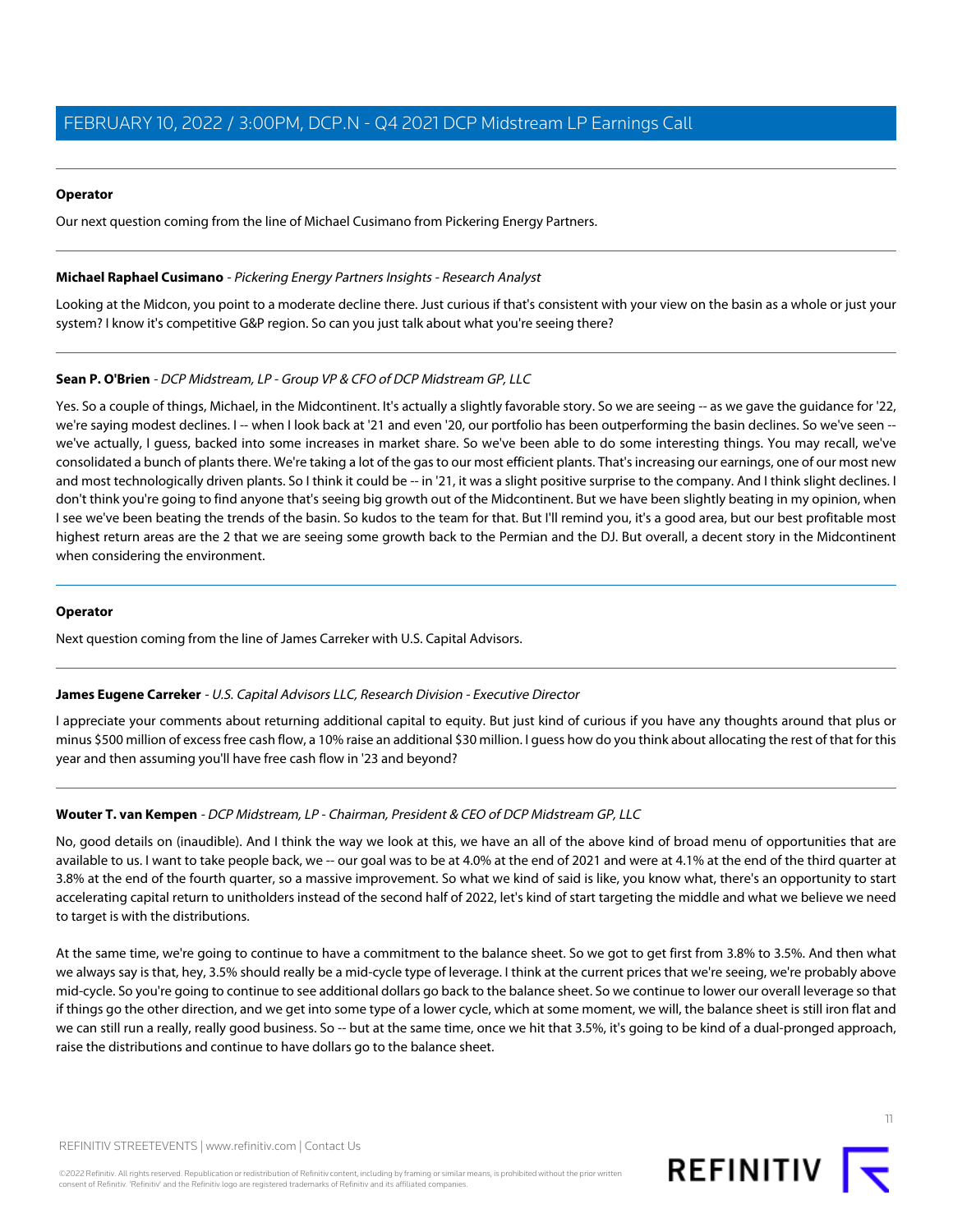At that time, we're I think also having a much kind of broader view around what else is possible at that time. We spoke a lot about hey some growth in the DJ, some growth in the Permian. That's things that you want to do as long as it is good growth, and it's growth that makes a lot of sense. And I think we have a pretty good history in both the DJ and the Permian of putting profitable growth in place. Additional raises is something that could be on the table and then things around your common or your preferred is that something that you want to put on the table. All of those things we're going to be looking at here over the next number of months and the next number of quarters, what is available, what makes sense, why are we trading? So from a cost of capital that makes most sense.

I think the good thing and the takeaway is we're in a great position. We're going to be at 3.5% leverage here sometime in the middle of this year, we're going to raise the distribution, start putting cash back to unitholders. And then on top of that, we have a tremendous amount of option. As you pointed out, there's an unbelievable amount of excess free cash flow is still available. And we're going to see what the smartest thing is to do with us.

## **James Eugene Carreker** - U.S. Capital Advisors LLC, Research Division - Executive Director

And then maybe as a follow-up, just any comments about, I guess, M&A kind of on either side. One of the partners in GCX just sold out a piece of there at \$850 million. Is that a valuation that's interesting to you? And then on the flip side, do you see a use of free cash flow going out and being strategic and acquiring any assets or maybe both selling (technical difficulty)?

## **Wouter T. van Kempen** - DCP Midstream, LP - Chairman, President & CEO of DCP Midstream GP, LLC

Great questions. I think earlier in the call, we spoke about GCX a little bit. We were the original developer for us massively strategic assets. We like it. We like the earnings power. It's core to the business. We spoke a little bit about wellhead-to-water strategy. Well, that's not only NGL pipelines, it's also residue gas pipelines. We have GCX. We have Guadalupe. We have to Cheyenne Connector that we have out of the DJ Basin. So all of those fit really nicely into our system. We have a strong outlook for the Permian Basin. We have a strong outlook for G&P assets and our gas needs to find a way to go to market. And so owning your own pipes and infrastructure, paying yourself is always a good thing. So we do have co-option on GCX. We're going to review that. We have some time to review that. The other partners have the same. We are not anticipating to be a seller of GCX of our interest in GCX.

Then in broader M&A, we do believe that the market will continue to consolidate. We went from this high-growth kind of decade to a much more mature industry where we are now lower growth normally leads to M&A cycle starting up. We've seen some of that in '20 and '21. I think you're going to see more of it in '22, '23. M&A is not a strategy. It's a way to execute your strategy. If there's an opportunity to do something from our side, where we can expand the business in a logical way and either use a strong balance sheet or a strong currency and do something where we believe that strategically, we will make the business stronger for the next 5 years, the next decade, we're obviously going to look at that.

## <span id="page-11-0"></span>**Operator**

Our next question coming from the line of Gab Moreen with Mizuho Securities.

## **Gabriel Philip Moreen** - Mizuho Securities USA LLC, Research Division - MD

Just quick ones for me on the capital allocation question, following up on James' question around whether getting to investment grade is a priority at this point? And to what extent that may or may not be a gating factor to capital return or going below the 3.5x leverage target?

## **Wouter T. van Kempen** - DCP Midstream, LP - Chairman, President & CEO of DCP Midstream GP, LLC

For us, the number, the 3.5 and the investment-grade rated metrics, that's the most important thing. If the rating agencies then are going to fall suit -- that would be really nice, okay? But for us, it's not something where we're saying that if the rating agencies are going to move the goalpost

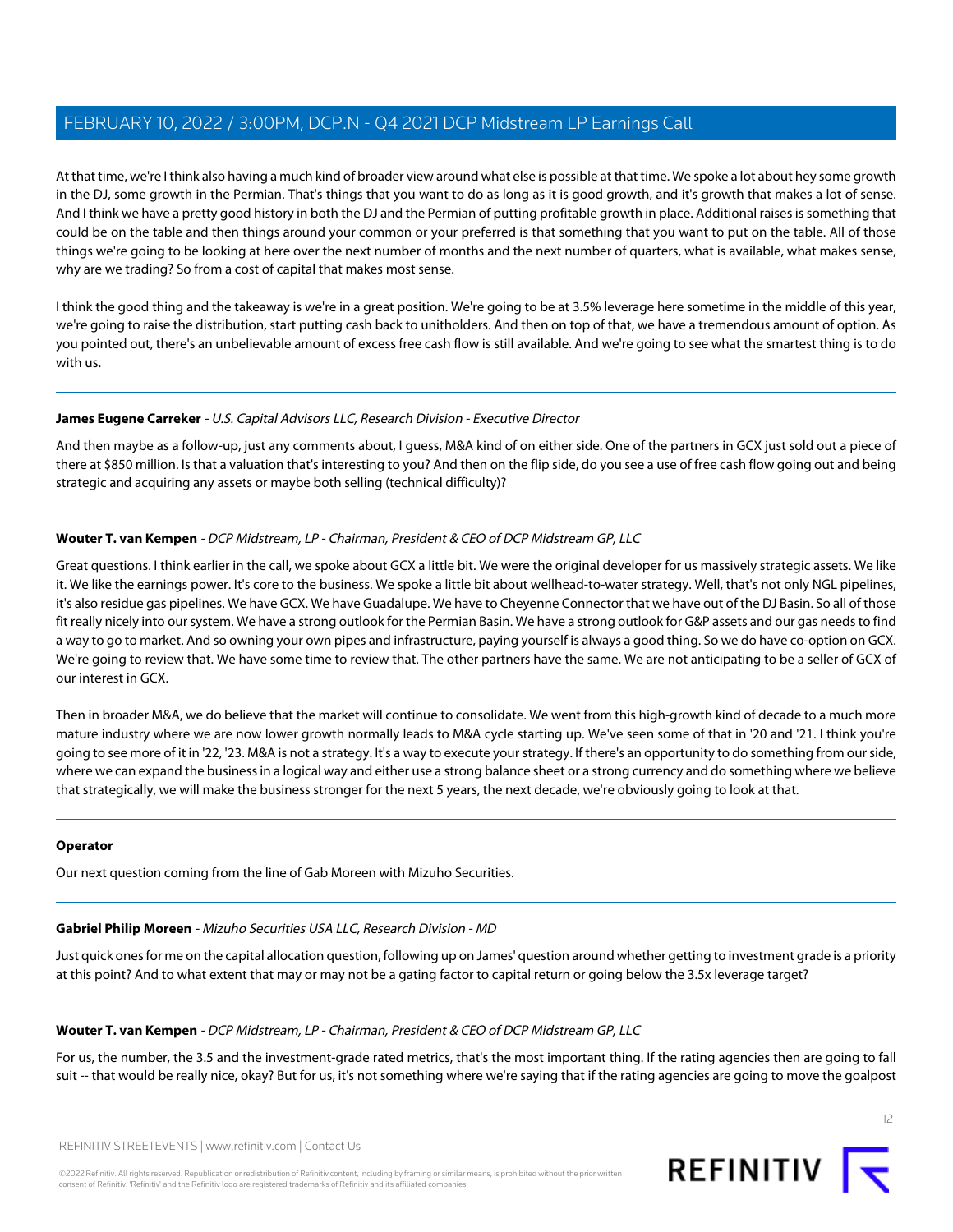on us that we say, okay, we're going to hold off on raising the distribution, that 3.5 is still kind of the gating item for us. And we would like to be investment-grade rated. We think we deserve it. Our outlook deserves it. I think a number of the agencies have put us on positive outlook or have taken positive action. And what I said earlier, Mike, it's not when you hit 3.5, then the other almost \$0.5 billion of excess free cash flow is just going to be spent not. There's still money going to the balance sheet. So we think we will exit 2022 well below 3.5.

## **Gabriel Philip Moreen** - Mizuho Securities USA LLC, Research Division - MD

And then maybe I can follow up on the comments around competing for incremental barrels, I think, specifically maybe in the of the Permian. Has anything changed significantly since last quarter or 2 with that language? I mean, obviously, there's been some changes in assets, which may affect the competitive dynamic out there. Can you just speak to that a little bit, contract roll-offs, et cetera, et cetera?

## **Wouter T. van Kempen** - DCP Midstream, LP - Chairman, President & CEO of DCP Midstream GP, LLC

Not a lot of contract roll-off for us. I think the first contract roll-off is in early 2024 or mid-2024 that we have. So not a lot of contract roll-off there, is still quite significant overcapacity from an NGL point of view. So if you're thinking about, hey, we spoke about processing in the Permian, we spoke about residue gas, if you take NGL now, that -- there's more overcapacity in NGLs than there is in processing of residue gas. So from that point of view, competing for new barrels is definitely happening at lower rates today than where we were 3, 4, 5 years ago. And I think that was the comments that Sean was alluding to.

#### **Operator**

`

<span id="page-12-0"></span>Our next question coming from the line of Elvira Scotto with RBC Capital.

## **Elvira Scotto** - RBC Capital Markets, Research Division - Director & Chief Analyst

I had a follow-up call just on the question on the sustaining CapEx. How much of that is unique to 2022 that won't repeat next year? For example, I know you mentioned reliability spend, I mean, is that an ongoing expense or is that more of just a 2022 expense?

## **Sean P. O'Brien** - DCP Midstream, LP - Group VP & CFO of DCP Midstream GP, LLC

Somewhat '22 on the reliability side, that I alluded a little bit to it, I think, in some ways, it will be a little bit of a higher year. We had some big assets that went into the DJ. If you go back prior to the COVID year we invested a lot. And they are to every 3 years for some very good maintenance and reliability spend. So from that perspective, I would see it more as a little bit of a timing. When I reference the spend on the regulatory, I see that more as continuing. I think the environment we're in, we're going to continue to invest in ESG, we're going to continue to invest in our pipeline and trying to stay ahead of the regulatory environment. And I'll remind you, obviously, we're in Colorado and Southeast New Mexico, 2 very regulated states. We take a very proactive approach. So the answer is yes, I think, a little bit higher if you're going to focus on the reliability spend. I hope the product replacement spend continues.

## **Elvira Scotto** - RBC Capital Markets, Research Division - Director & Chief Analyst

And then just looking at your 2022 adjusted EBITDA guidance, what drives the low end versus the high end? And that \$140 million of upside from the forward, is that -- should we think about that versus the midpoint of your guidance or potentially from the high end of your guidance?

13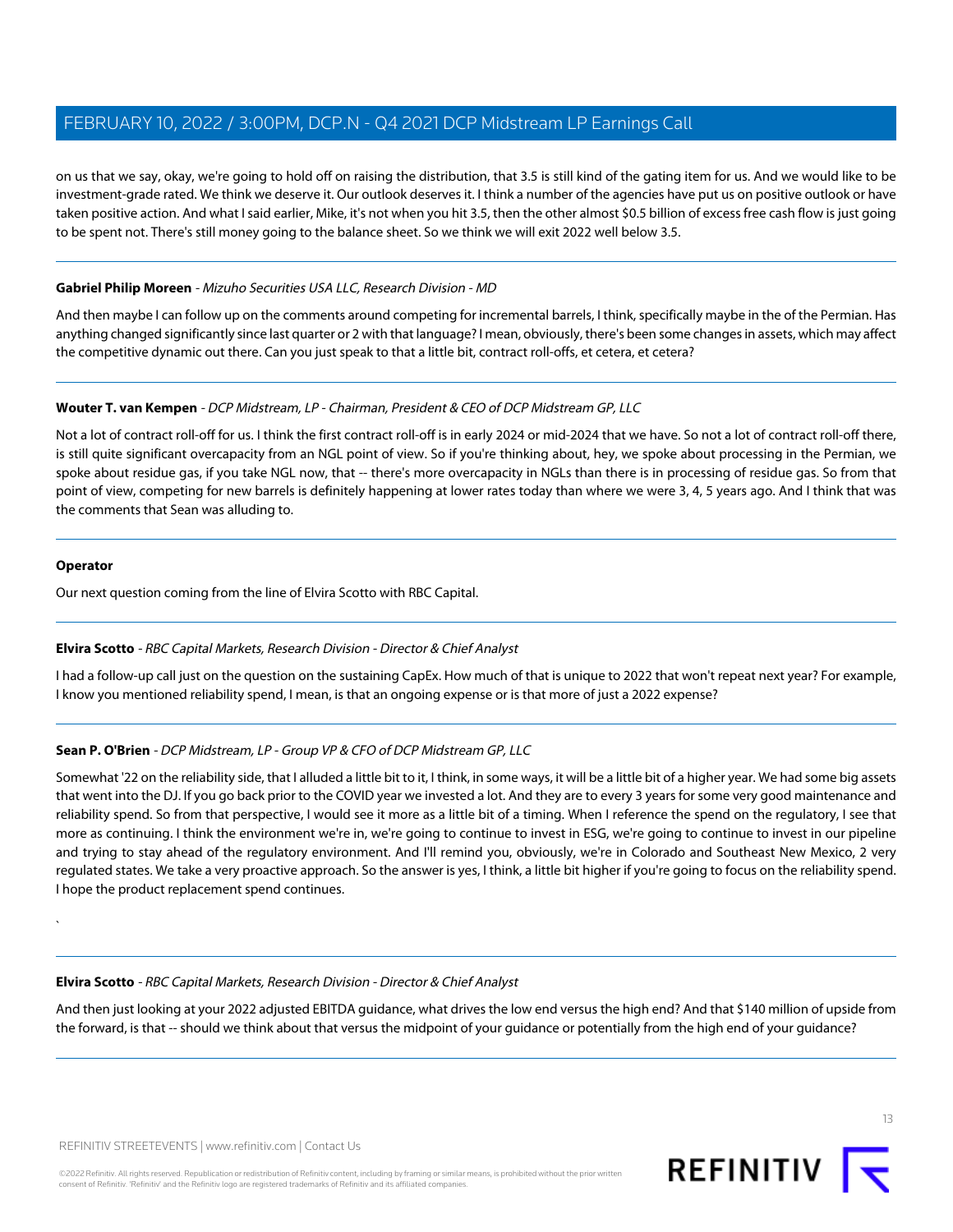## **Sean P. O'Brien** - DCP Midstream, LP - Group VP & CFO of DCP Midstream GP, LLC

The \$140 million versus the midpoint of our guidance. So if you take the mid -- we gave you the mid commodity deck that we used and obviously, the forward curve. So that's \$140 million over the midpoint, look, the thing that can take you to the low end, obviously, it could be -- the big ones and they haven't changed are going to be, does the commodity dampen. We always have a range on the commodity deck. Right now, we're very fortunate as we look at that range is pointing significantly to the up and then volume growth. Again, the things could transpire a little bit slower on those 2 areas that we talked about in terms of volume growth. But as we sit here 6 weeks into the year almost, so things are looking good on that front. But those are the types of things that we think about when you're talking about what would take you to the lower end of the guidance. Commodity dampens quite a bit and producer activity dampens quite a bit. Those are the big ones. There's others, but those are the primary ones you're going to focus on.

## **Elvira Scotto** - RBC Capital Markets, Research Division - Director & Chief Analyst

And then just one last one for me. Any significant weather impact that we should think about in the first quarter, given some of the recent storms?

## **Wouter T. van Kempen** - DCP Midstream, LP - Chairman, President & CEO of DCP Midstream GP, LLC

I can't talk to you about the rest of the quarter, but I can talk until February 10. And we obviously had the storm last week. I would say we were all that given Uri last year, but I think it went -- it was more like a normal storm. So yes, you have a little bit of impact from it and a little negative impact, but it's nothing to worry about vis-a-vis what the country saw and the state of Texas saw with Uri last year. So I would say it was more kind of a normal weather event.

#### **Operator**

<span id="page-13-0"></span>And we have a follow-up question from the line of Jeremy Tonet with JPMorgan.

## **Jeremy Bryan Tonet** - JPMorgan Chase & Co, Research Division - Senior Analyst

Just a real quick clarification here with regards to the potential for opportunistic buybacks in the thought process, whether to point that towards preferred or common, if you had anything you could share there?

## **Wouter T. van Kempen** - DCP Midstream, LP - Chairman, President & CEO of DCP Midstream GP, LLC

Nothing really to share other than it is something that we're going to take a look at. As James pointed out, there's \$0.5 billion of excess free cash flow available. And a meaningful double-digit distribution rate is, I think, is very important, but there is still a lot of optionality after that. It's going to be a little bit of, hey, what makes most sense and how -- what do we see from a growth point of view, what do we see from a distribution point of view, how are we executing, and then we're already units trading? Obviously, with a common and with the preferred, it's all about cost of capital and what makes most sense in the short run and the long run. And we'll be weighing all of that here in the next number of months and see where we come out.

#### **Operator**

I'm showing no further questions at this time. I would now like to turn the call back over to our speakers for any closing remarks.

#### **Michael Fullman** - DCP Midstream, LP - Director Corporate Development & Strategy

Appreciate you guys for joining us today. If you have any more follow-up questions, please feel free to reach out. Thanks. Have a good day.

REFINITIV STREETEVENTS | [www.refinitiv.com](https://www.refinitiv.com/) | [Contact Us](https://www.refinitiv.com/en/contact-us)